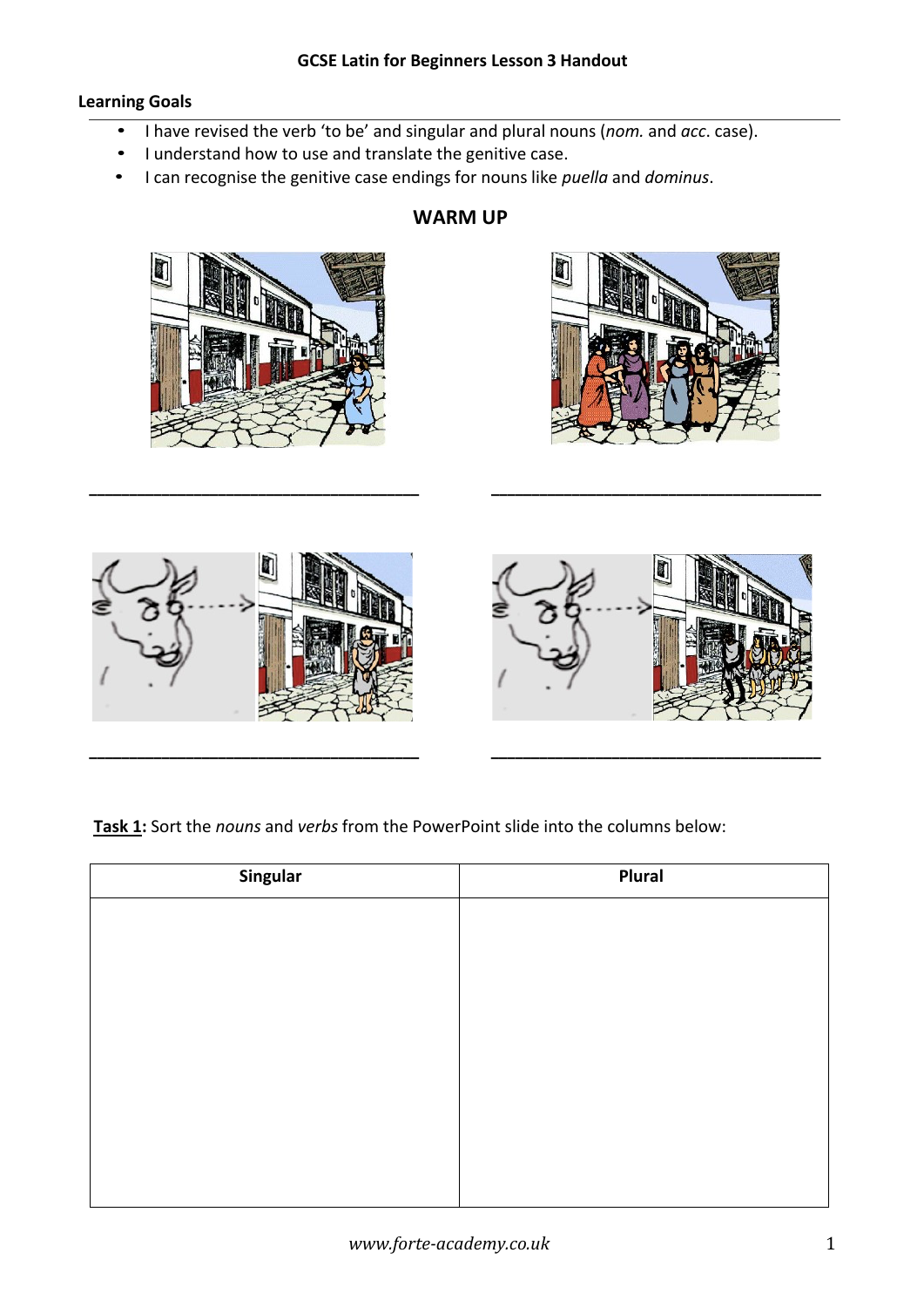# **PREPOSITIONS (1): WITH THE ACCUSATIVE**

Prepositions are words placed in front of nouns. They create phrases which provide more detail about the action happening in a sentence. They can tell you:

| • location                | e.g. in, on                 |
|---------------------------|-----------------------------|
| $\bullet$ movement        | e.g. to, from, into, out of |
| • a state or circumstance | e.g. with, without          |

All Latin prepositions require the noun to be in a particular case. Many prepositions take a noun in the **accusative** case. Five examples are:

ad *to, towards* contra *against* per *through, along* circum *around* in i*nto*

Several of these express motion towards. This is a common role of the accusative – you might think of someone targeting a particular place (compare *I kick the ball* and *I walk to the station* as two different examples of a targeting action: both require an accusative noun). These prepositions focus the meaning that the accusative case already has.

| e.g. | servi <b>ad insulam</b> navigant. | The slaves sail to the island.    |
|------|-----------------------------------|-----------------------------------|
|      | puella <b>per villam</b> ambulat. | The girl walks through the house. |

**Task 2:** a) Add brackets around the preposition + accusative noun b) Translate.

| 1. | per hortos ambulamus.                |  |
|----|--------------------------------------|--|
| 2. | servi contra dominos semper pugnant. |  |
| 3. | amicus epistulam in villam portat.   |  |
|    | 4. ad insulas nunc navigamus.        |  |
| 5. | nuntii circum insulam navigant.      |  |

**Task 3**: Translate into English. Unless a new subject is introduced, assume that the subject of the sentence is the same as the previous one:

1. ancillae sumus. semper laboramus. cibum paramus et epistulas portamus. dominum non

amamus.

2. nuntius ad insulam navigat. epistulam portat. in villam ambulat. nuntium saluto. servos voco.

servi cibum parant.

3. dominus servum non amat. servus contra dominum semper pugnat. dominus servum vocat.

servus in villam ambulat. dominus servum necat.

### **Study Tips:**

- 1) Highlight *nominative* and *accusative* nouns in different colours.
- 2) Underline the verb.
- 3) Bracket off preposition + noun pairs e.g. *nuntius (ad insulam) navigat.*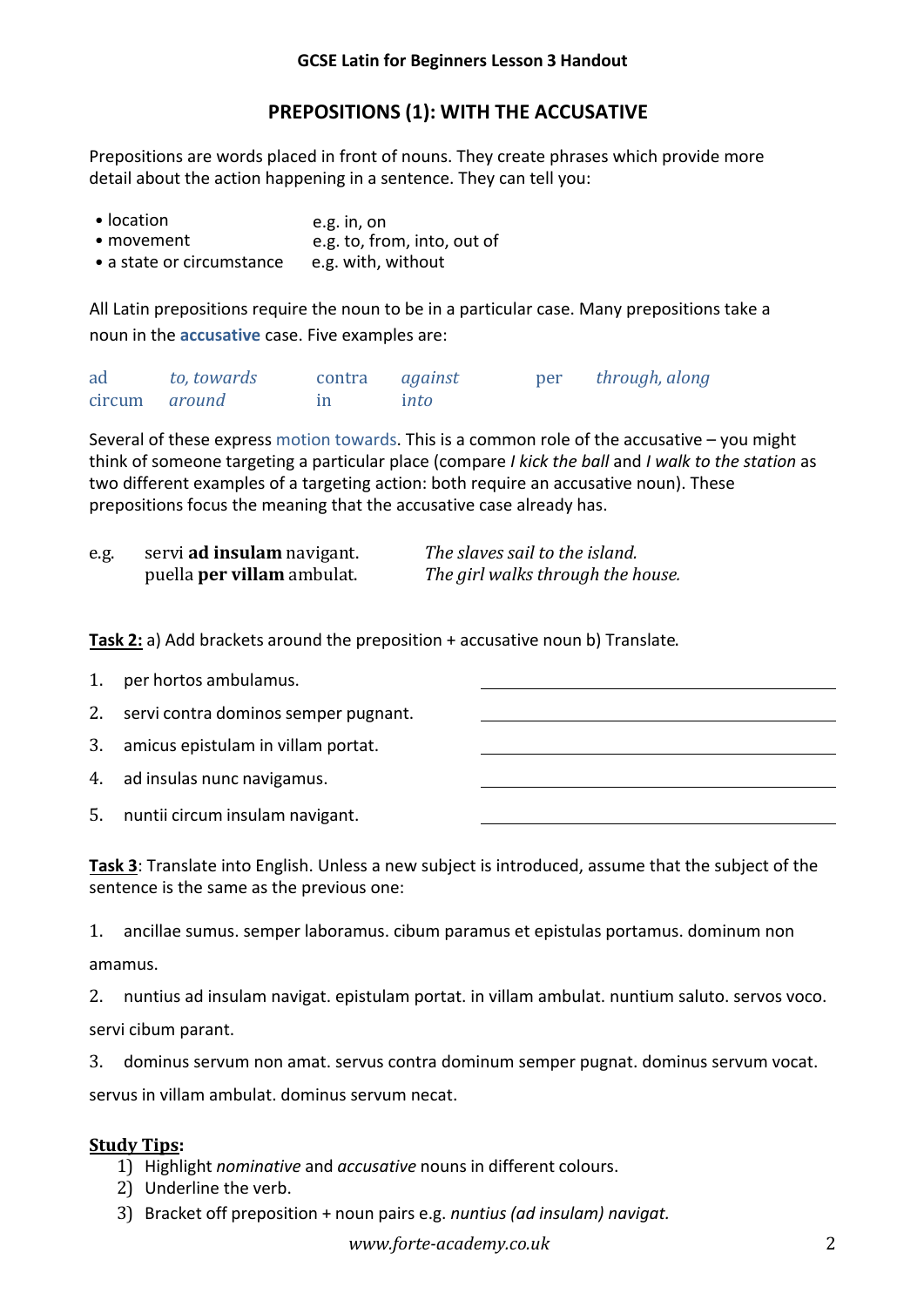### **GCSE Latin for Beginners Lesson 3 Handout**

## **NOUNS: GENITIVE CASE**

The **genitive** case is used to demonstrate **possession**. It is the possessor that goes into the genitive, not the thing they possess (e.g. in the phrase *the house of the master*, the *master* goes into the genitive). Here are *puella* and *dominus* with the genitive added in:

|    |            | $1st$ declension | $2nd$ declension |
|----|------------|------------------|------------------|
|    |            | girl             | master           |
|    |            |                  | m                |
| sg | nominative | puell-a          | domin-us         |
|    | accusative | puell-am         | domin-um         |
|    | genitive   | puell-ae         | domin-i          |
|    |            |                  |                  |
| p  | nominative | puell-ae         | domin-i          |
|    | accusative | puell-as         | domin-os         |
|    | genitive   | puell-arum       | domin-orum       |

The genitive is translated into English using *of* or *'s* (*s'* for a plural).

e.g. villam amicorum amamus.

*or*

Remember that it is the possessor that goes into the genitive case, not the thing they possess. The genitive noun tends to come immediately after the thing possessed:

e.g. gladius domini

Use any available clues to help you work out the number and case of a word with an ending that is ambiguous (could be more than one thing):

e.g. servus domini non laborat.

### **How do you know who is doing the action (***laborat***) in this sentence?**

**Task 4:** What **case** and **number** (singular/plural) does the part in bold need to be? Choose the right form of *puella* or *dominus* from the table above to complete the sentence.

| 1. elephantum | amo.                        | I love the elephant of the girl.                       |
|---------------|-----------------------------|--------------------------------------------------------|
| 2. servos     | salutamus.                  | We greet the girl's slaves.                            |
| 3.            | ad villam feminae ambulant. | The girls walk to the woman's house.                   |
| 4. cibum      |                             | nunc parant. They are now preparing the masters' food. |
| 5.            | ancillae vocas.             | You (s.) call the slave-girl's master.                 |